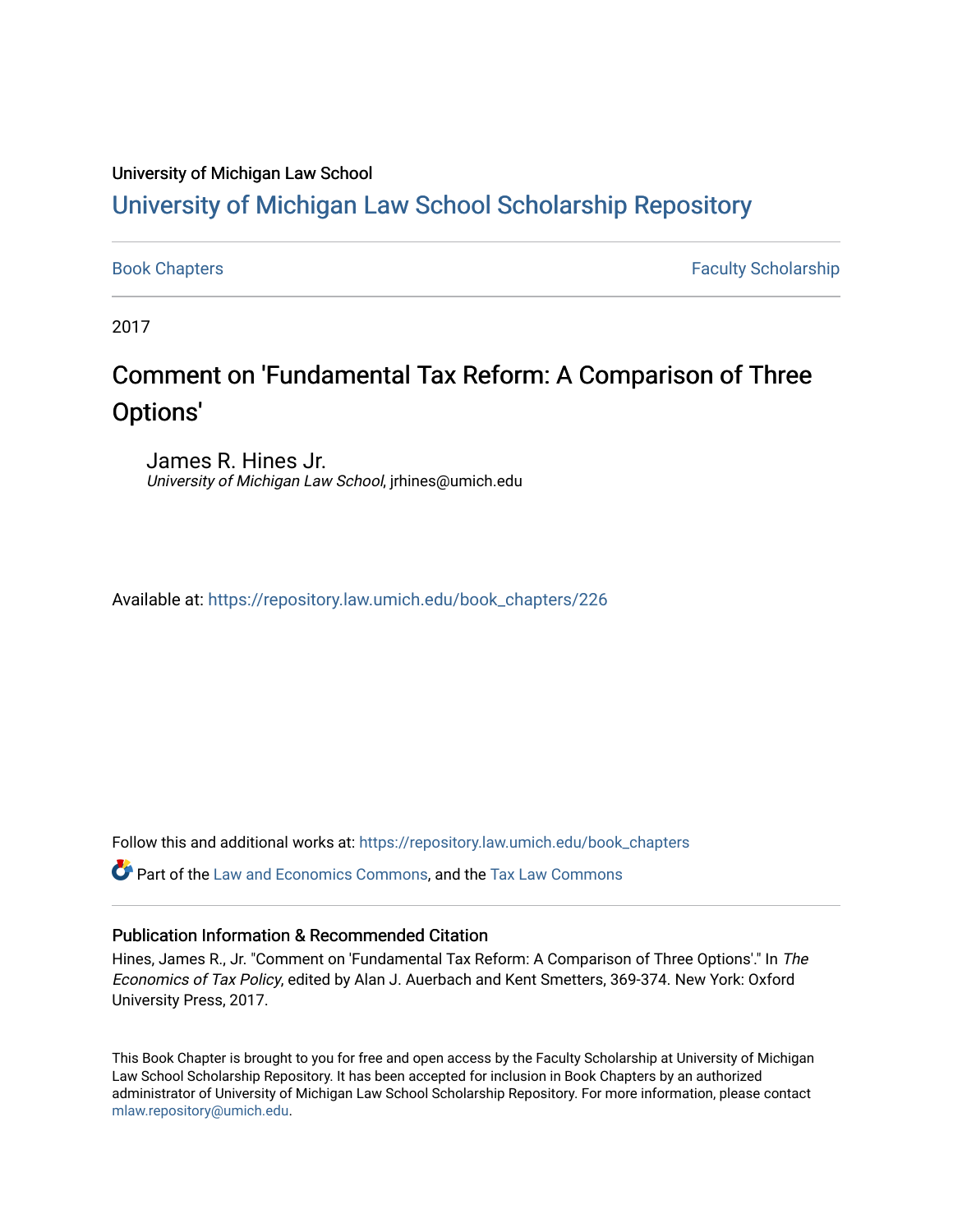# **The Economics of Tax Policy**

Edited by Alan J. Auerbach and Kent Smetters

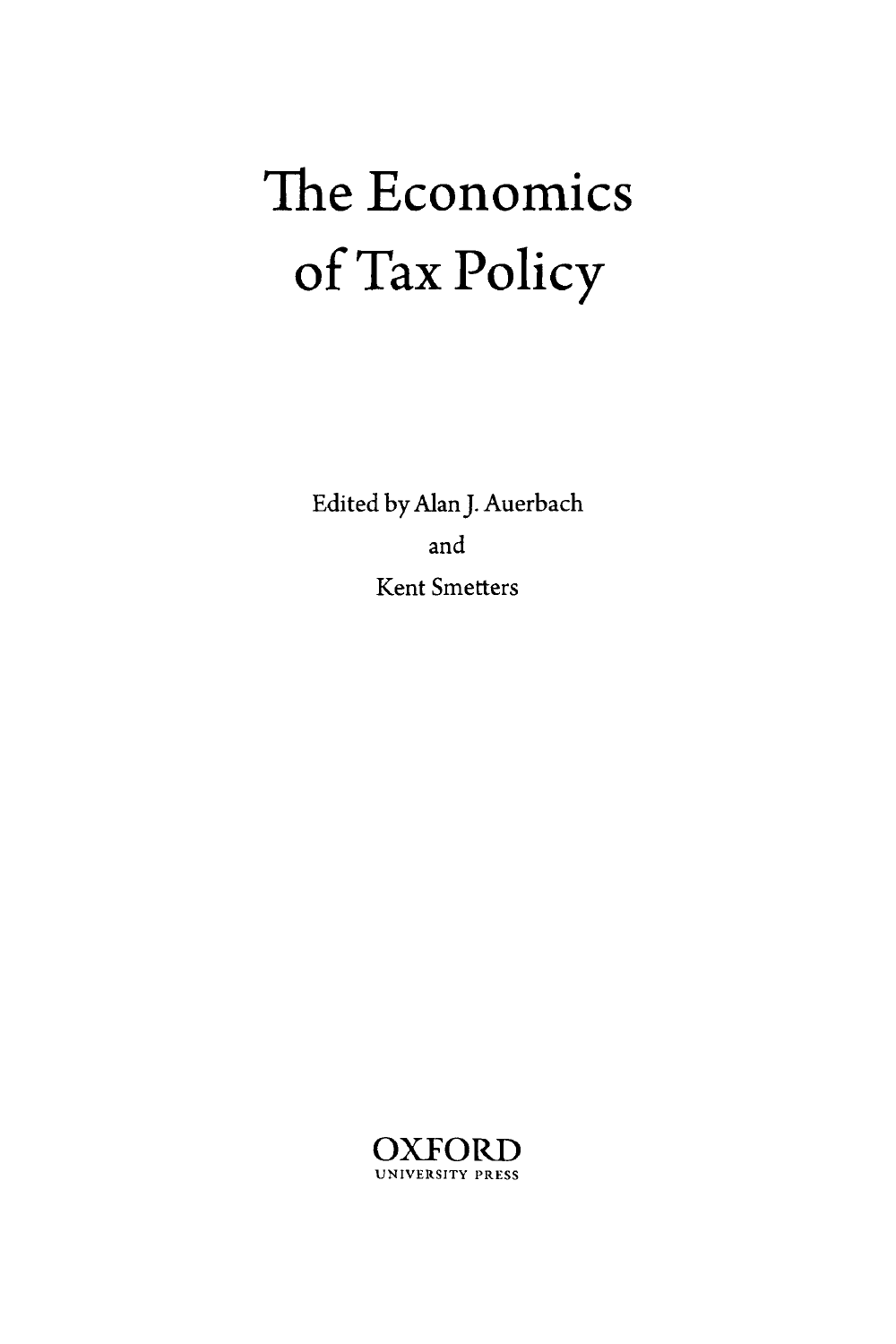#### **COMMENTARY ON CHAPTER 11**

#### *James R. Hines Jr.*

Alan Viard's chapter, "Fundamental Tax Reform: A Comparison of Three Options" is a thoughtful, even-handed, and most worthwhile contribution to the analysis of major reforms that, if adopted, would move the tax system strongly in the direction of taxing consumption. The chapter nicely illustrates the complexity of the tax reform problem by exposing a range of available reform options, with an accompanying range of welfare implications. Even among tax reforms with common objectives, there can be strongly differing economic and distributional consequences. Furthermore, otherwise-similar reforms can and do appeal to very different political constituencies.

The economic arguments in favor of consumption taxation are by now well known, and rest largely on the potential to avoid the distortions that income tax systems create by compounding taxes on normal returns to longer-term investments. The inefficiency of existing taxation carries two implications for the desirability of tax reform. The first, and most direct, potential benefit of moving in the direction of a consumptionoriented tax system is that such a reform can improve resource allocation and thereby generate economic benefits that, in concept, can be widely shared among the population. The second potential benefit is more subtle and less commonly noted. It is that by decoupling the taxation of the normal return to investment from the taxation of other types of income, the tax system acquires design flexibility that permits the imposition of greater tax progressivity without producing the economic distortions that would accompany taxing capital income at damagingly high rates.

Both of these benefits make tax reform attractive, though it is noteworthy that realizing either requires the adoption of sensible plans that balance competing interests and benefits to different groups in the population. Identifying the effects of tax reform on the welfares of different groups in the population is indeed part of the chapter's point. It is worth stressing, however, that in order to obtain the available benefits of tax reform, and to generate the political support that a major tax reform requires, it is necessary for reform advocates and others to design reforms with these considerations in mind. One of the challenges of tax reform lies in crafting plans that appropriately address the concerns and interests of different groups, including those in the future as well as the present.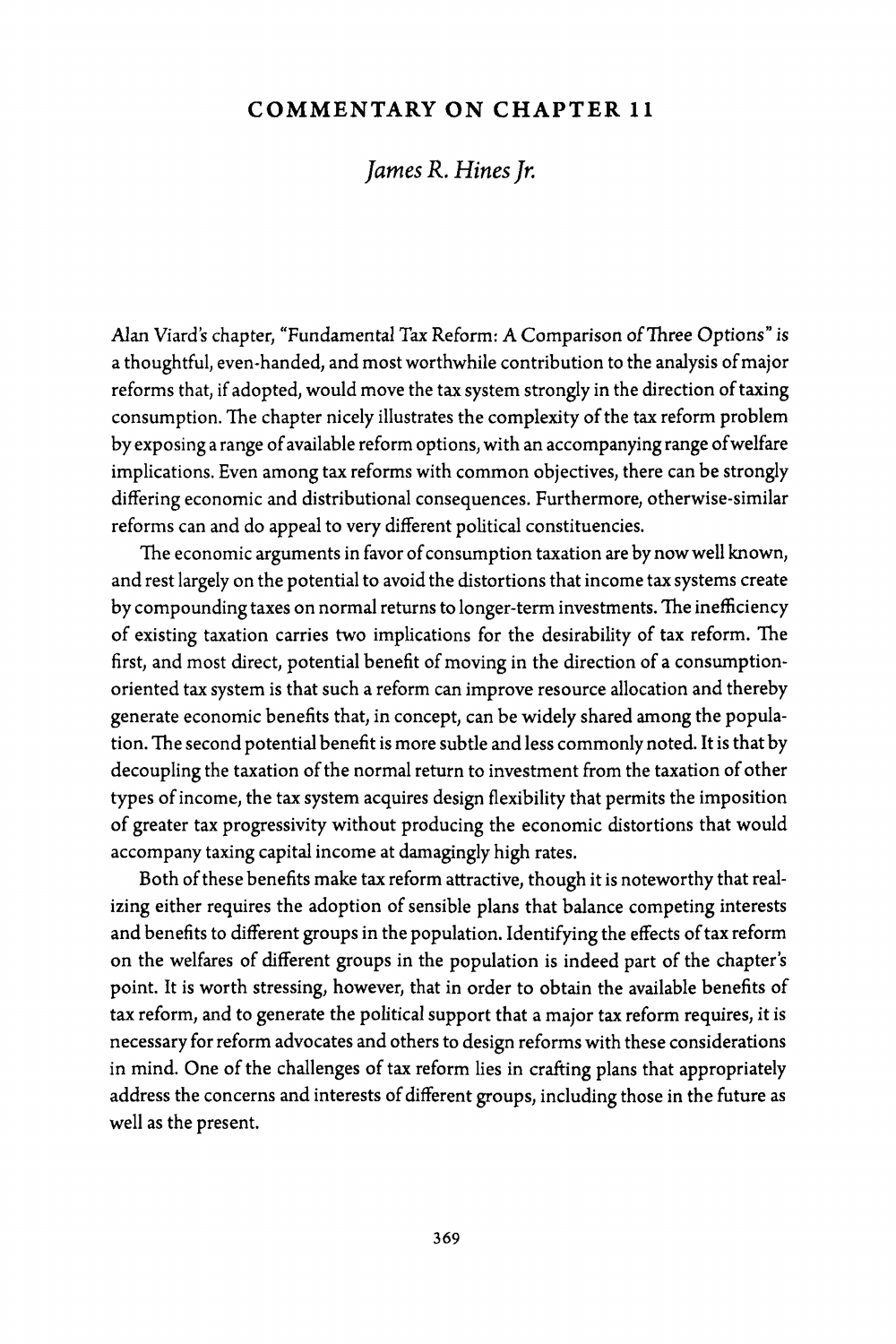#### **llC.1 REFORM TRANSITIONS AND REFORM ROBUSTNESS**

The chapter rightly devotes attention to transitions from the current system of taxing income to alternatives that would tax consumption. Transitions are conceptually complicated and therefore analytically challenging, more so even than comparisons of the steady states of idealized potential reforms. Naturally, there are potential winners and losers from any reform, and it is often possible to craft reforms with features that mitigate distributional consequences-not perfectly, but enough to offer what may be rough justice.

Usually transition relief is predicated on the idea that a tax reform will be in place forever, which is entirely unrealistic, even in the case of a "fundamental" reform such as one that would move the system in the direction of taxing consumption. Experience confirms that tax reforms have finite life: tax reforms are followed by subsequent reforms, and these by yet further reforms. Furthermore, the direction of post-reform change cannot be predicted with certainty, since while it may be the case that in subsequent years governments decide to undo some previous reforms, the opposite also happens. For example, some of the reforms introduced by the US Tax Reform Act of 1986 were dampened or even reversed by subsequent US tax legislation, making these 1986 reforms temporary, and offering evidence of a form of regression to the mean in tax policy. But the world's experience with value added taxes (VATs) is the opposite, since most countries adopted VATs at low rates that were later increased, thereby effectively doubling down on the initial reforms that introduced the VATs.

Given that any tax reform is temporary, and that specific reforms may be partially or entirely unanticipated, many believe that the calculation of transition relief that makes taxpayers whole may require an estimate of how long a reform will be in place, and an estimate of what had been expected, and what policies and prices would have prevailed in the absence of reform. It is difficult to say with certainty because in order to know what information is needed it is critical to understand what function transition relief is intended to serve. Alas the literature is uniformly vague on this subject, in part reflecting the unrealistic premise that any contemplated reform will be the last time the government ever changes the tax laws.

Viewed from the standpoint of frequent, or at least episodic, tax reforms, it is possible to take a more principled stand on the subject of appropriate transition relief. The standard, and static, optimal tax problem as formulated by Ramsey, Mirrlees, and others has the government choosing tax laws and tax parameters to maximize social welfare. Once the policy is chosen, agents are informed of the government's choices and make their own decisions accordingly. One could imagine insisting on transition relief in this setting, in which the transition is understood to be the movement from a diffuse and unspecified tax policy to the one that the government chooses; but that is not how transition relief is typically understood, and there appears to be little support for the notion that taxpaying individuals in a Mirrlees- or Ramsey-style optimal tax setting are entitled to relief. The primary reason why taxpayers in these settings do not receive relief is that they are not blindsided by the policy the government adopts: taxpayers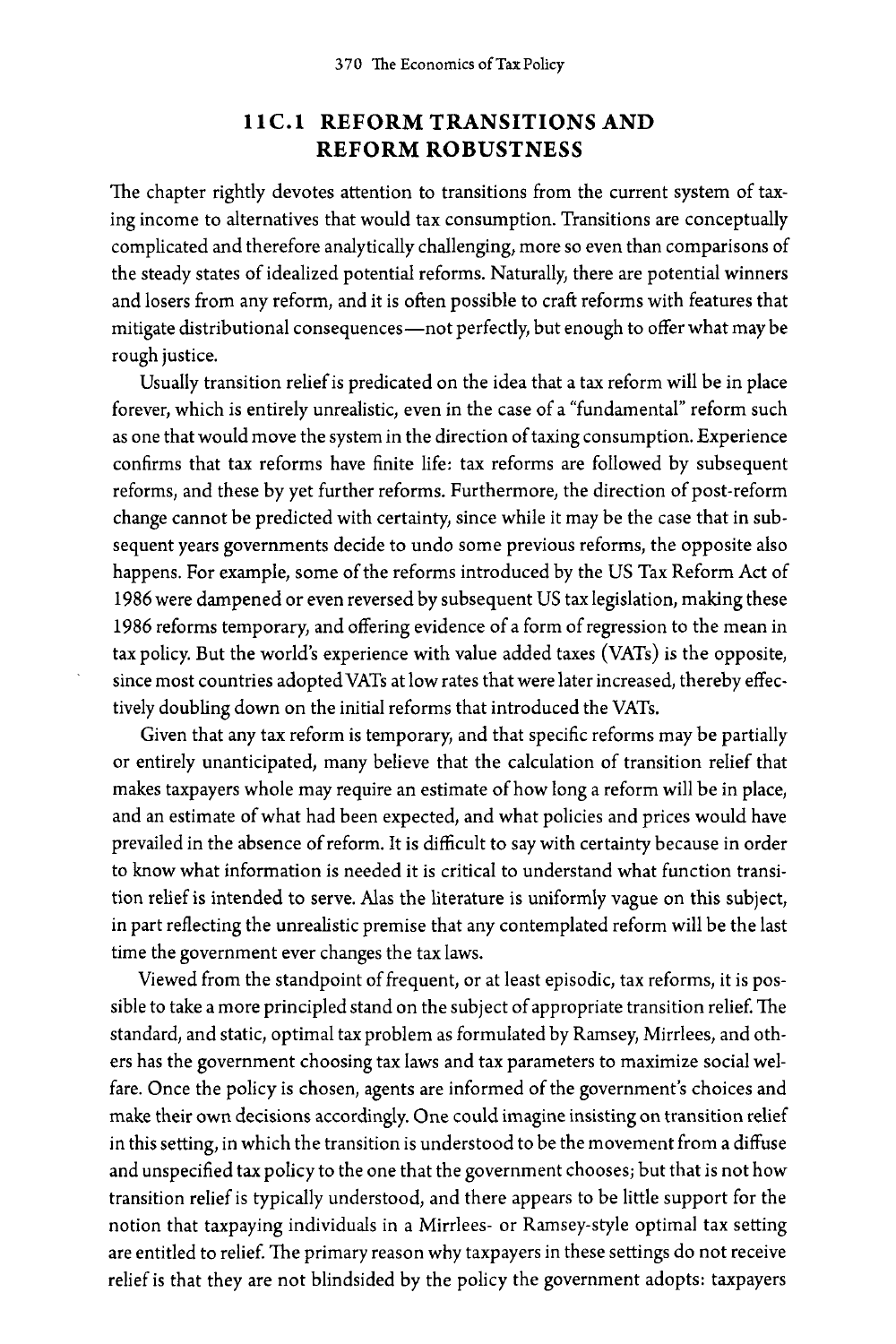are fully aware of the tax environment, whether or not it is favorable to them, and behave accordingly.

This reasoning suggests that transition relief is a function of the element of surprise rather than the design of the tax system or the nature of the burdens that different taxpayers bear. Individuals who accurately predict the course of tax changes are not surprised when they happen, and have little if any claim for relief. Those who are surprised do have a claim based on the difference between the welfare they would have enjoyed if the government had told them what was coming, and the welfare they get with the policy surprise; though one might ask why this case differs from other economic surprises, such as changes in market prices or other economic conditions. It is widely accepted that it is incumbent on market actors to anticipate future developments in the economy; might the same be true of future developments in tax policy?

It is illustrative to consider a setting in which the government credibly announces that in twenty years it will introduce a VAT along with monetary policy that together implies a 20% rise in nominal prices. Young workers just entering the labor force would then be aware that any income they earn over the next twenty years and save for retirement will have 20% less purchasing power than otherwise, and presumably their labor supply and saving decisions will adjust accordingly. This may be unwelcome news, and may be perceived as unfair compared to the tax burdens of other generations, but it will not be a surprise when the VAT in fact is introduced twenty years hence. Would these workers be entitled to transition relief? They would seem to have a weak case for relief, no more than others whose economic situations or dates of birth or other circumstances led to heavier than average tax burdens. In the Mirrlees optimal nonlinear income tax model workers at different income levels face higher or lower tax rates based in part on how responsive to taxation is the labor supply of other workers at different points in the income distribution. From the standpoint of any one taxpayer, the tax burdens implied by these population characteristics may seem arbitrarily high or low, and the reality that the government chooses the tax schedule to further noble goals may offer cold comfort to those who feel aggrieved; but taxpayers facing high rates of Mirrlees taxation have little case for relief. The same reasoning applies to those who are warned in advance that a VAT is coming.

Of course, in reality major tax reforms are not perfectly anticipated, and as a result there are those who face unexpected burdens. More specifically, as the Viard chapter notes, the introduction of consumption-style taxes tends to impose unanticipated burdens on older generations and others who have accumulated significant saving in advance of the reform. Viewed from the perspective of one-time tax reform, these burdens are lump sum taxes; viewed from the perspective of frequent tax reforms, these burdens have incentive effects that are characteristic of any other taxes, with income and substitution effects that very likely discourage saving and certainly produce economic inefficiencies. Governments are well advised to treat transition effects this way in evaluating and crafting reforms.

For example, if once every twenty years a government will introduce a reform that imposes a 30% tax on the value of accumulated capital, then this policy is roughly equivalent to imposing a regular property tax of 1.5% per annum. This is likely an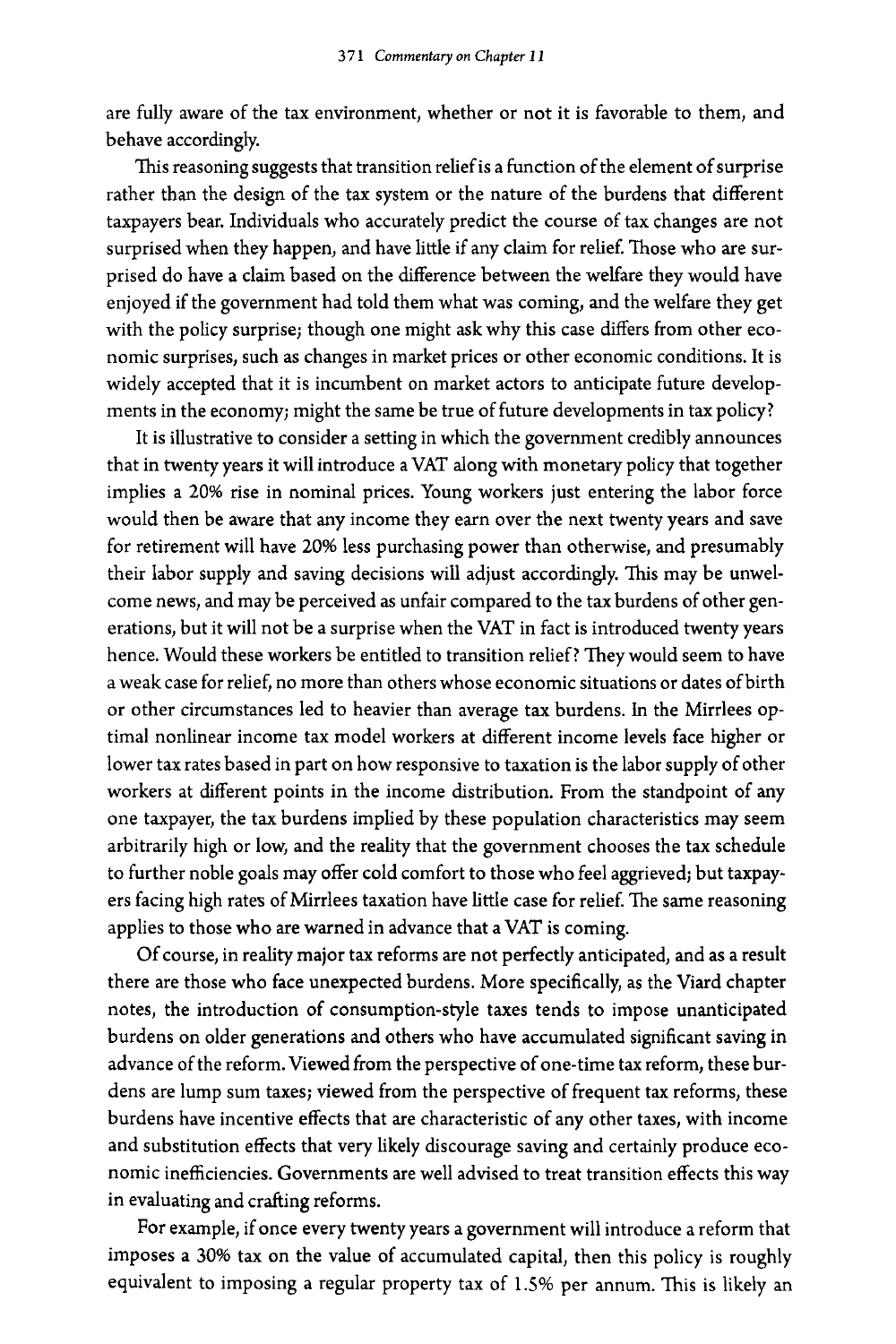undesirable tax policy, since it is almost surely dominated by income and consumption tax alternatives, but it may be an intrinsic aspect of introducing what would otherwise be a desirable reform. The costs of implementing such a capital tax can be weighed against any benefits of the contemplated reform, understanding that the reform will not be in place forever. In this framework, the function of any transition relief is to change the ex ante incentive effects created by adopting a reform strategy, as well as to change the ex post consequences of reform. As long as the government is not deceptive-as long as it is understood that the tax system may be reformed, and that reform will create winners and losers-then adherence to customary principles in setting tax policy should create outcomes that have the same claim to fairness as any other optimal tax policy. True, market actors will need to anticipate the frequency and nature of tax reforms, but this is just one of many future economic conditions that economic actors must anticipate in order to make rational decisions.

Back to the example of an infrequent reform that imposes a 30% tax on the value of accumulated capital, one could imagine offering transition relief to capital owners that would have the effects of reducing the disincentive to accumulate capital during the years between reforms, and addressing some of the undesired welfare consequences of reforms. One difficulty is that there may not be tax instruments available that would tailor this relief so that it is delivered to all of the affected taxpayers and not to others, so the government may need to resort to blunt tools, such as providing tax benefits to low-income elderly taxpayers who might be most adversely affected by consumptionoriented tax reforms. These corrective gestures can be evaluated on their own terms for their effects on incentives and welfare, but they should not be evaluated on a onetime basis, given the prospects for frequent subsequent tax reforms.

#### **llC.2 TAX REFORM ROBUSTNESS**

The chapter offers valuable suggestions about the extent to which fundamental tax reforms are robust to errors, modification or subsequent changes. Realistically, tax reforms are seldom implemented the way that they are conceived by academics, so it is useful to consider the potential values of partial reform, reforms that fail to incorporate full information, or reforms that are gradually introduced, or introduced and subsequently repealed. As the chapter notes, the United States might benefit from the introduction of a VAT ( and an accompanying reduction in other taxes) that at the time of introduction seemed permanent but that, for political or other reasons, wound up lasting only three years-though the possibility of such limited persistence may influence the desirability and design of any accompanying transition relief.

It is worth further considering to what extent there are experimental versions of any of these fundamental reforms, and the nature of information that might be gleaned from pilot tax reform programs. It is safe to say that we do not have full information about the practical realities of some of these consumption-oriented tax reforms in the US context, but how best to gather such information is still rather uncertain. One question raised by some of the chapter's analysis is whether such information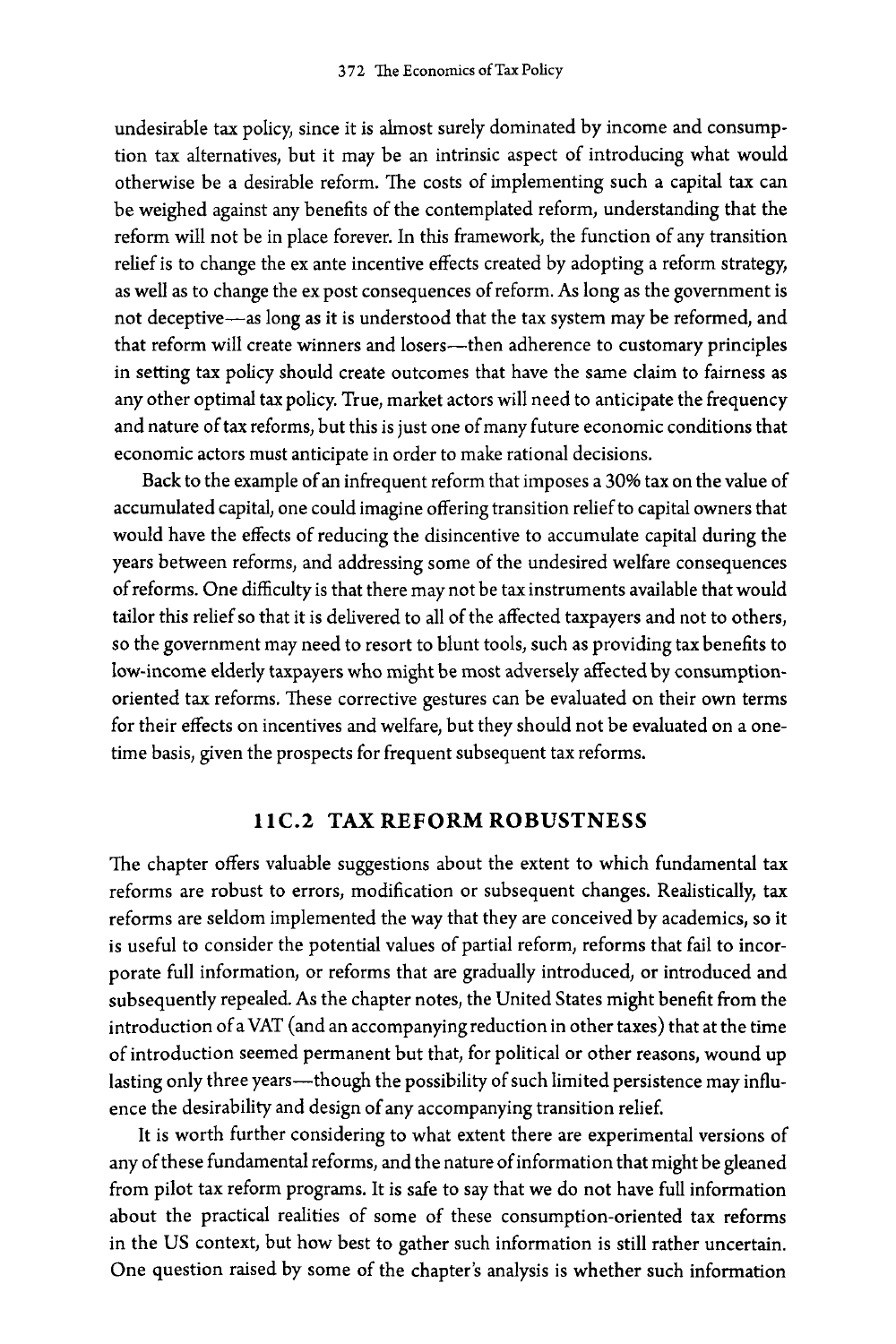gathering is better directed at tax policy analysts, who are uncertain of some of the behavioral effects of the reforms, or the general public, who may seek reassurance that the reforms are workable and fair.

The political process has its own dynamics, ones that typically entail adopting tax reform plans that differ in significant ways from the stark versions implied by theory. This reflects many considerations, including political realities, but also including that academics overlook important practical considerations and may discount significant distributional consequences of reforms. Furthermore, academics and politicians make mistakes. Reform alternatives are commonly evaluated on the basis of their projected effects, but it is surely also valuable to evaluate reform options based on the extent to which they are robust to plan changes, mistakes, politically driven carve-outs, and initially misjudged revenue needs that make it necessary to change provisions subsequently.

#### **l IC.3 THE POLITICS OF TAX REFORM**

Chapter 11 offers interesting nuggets about the political attractiveness of tax reform alternatives, though fundamental consumption-oriented tax reform may fare better with American voters than some advocates fear is the case. There are controversial tax alternatives over which voters are understandably divided; and there are complicated analytical features of these tax alternatives that are seldom publicly discussed in much depth, and about which many voters may not have very well developed opinions. Despite this unpromising background, the politicians who voters elect very often implement reasonable tax policies, and it may be that sound tax alternatives play better in elections than the low level of public discourse would otherwise suggest. Just as economic actors very often adopt close to optimal plans without explicitly embracing economic methodology, voters may surprise analysts in their ability to evaluate the desirability of tax alternatives. If so, it bodes well for the prospects of fundamental tax reform, and suggests that substance rather than optics should guide the design of such reform.

Of course, politics is still politics. A question that must be asked of fundamental tax reform, or any other large legislative reform, is whether there are sufficiently large coalitions of winners from fundamental tax reform, with sufficiently large (perceived) gains, that they can overcome the natural inertia of the system. And more generally, the benefits of fundamental tax reform should be compared not to existing taxes, but to existing taxes that are improved with modest reforms that may be more feasible than fundamental reform. If the choice lies between wholesale reform and devoting a portion of the available political energy to modest fixes to the current system, it is worthwhile knowing just how much more one gets from the larger reforms, and how long the benefits are apt to persist once reform is implemented.

There are other uncertainties. If the fundamental tax reform project is a twenty-, or thirty-, or fifty-year plan, then it is difficult to know how much additional revenue will be needed compared to what is available from current taxes. Surely future revenue